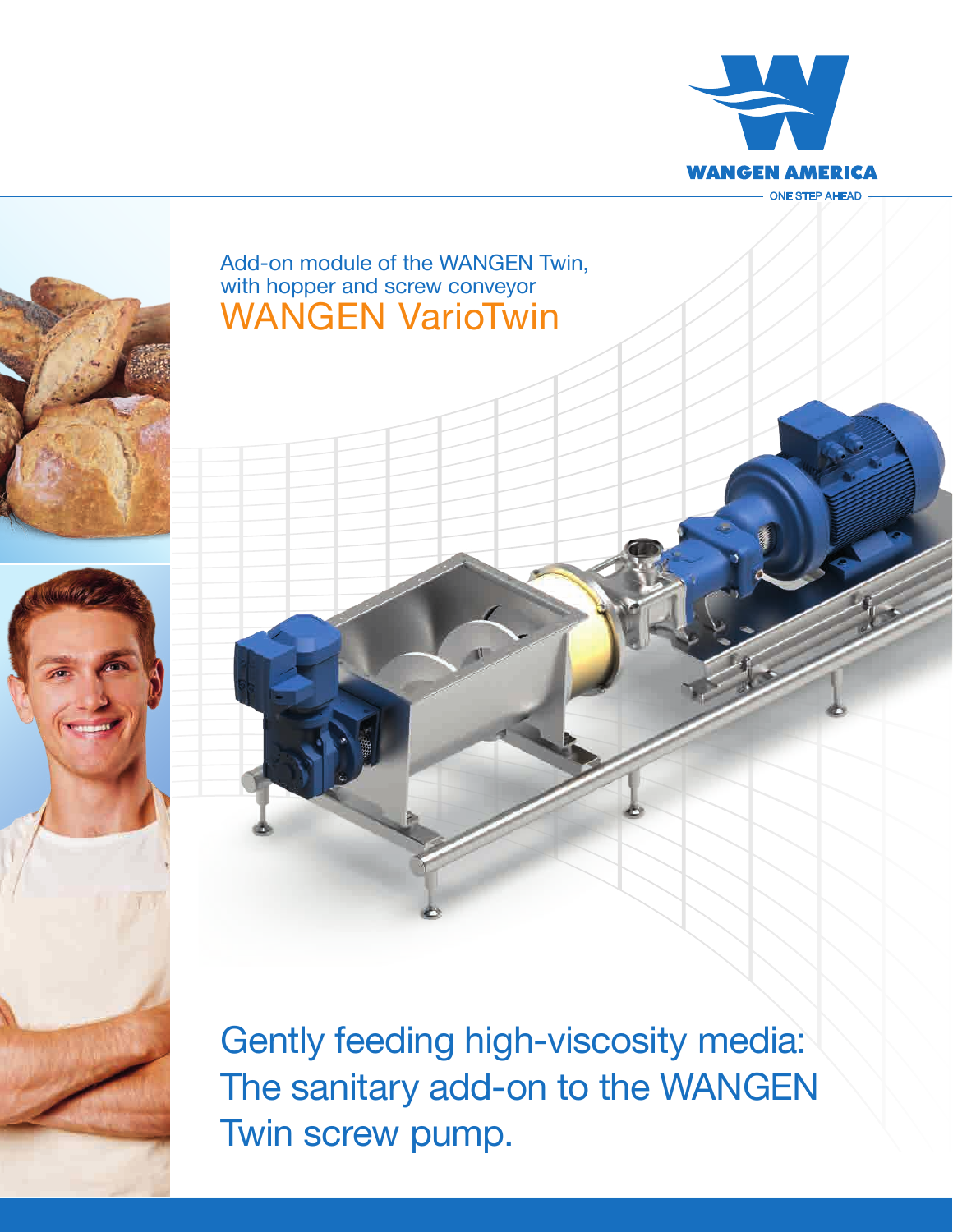# WANGEN VarioTwin NG Feed unit with hopper and screw conveyor

The VarioTwin NG is the ideal feeder unit to pump highly viscous, not flowable media for the series 104 and 130 of the WANGEN Twin NG. This is due to the forced conveying of the pumped media via the feed screw. To cover the widest possible range of applications, the length of the hopper can optionally be designed at various levels. Therefore, the name VarioTwin was chosen.



S-cone adapter element. Connects the feed unit with the WANGEN Twin. Suitable sizes for the Twin NG 104 and 130.

'Coreless' screw conveyor. Is able to return excess material. Particularly gentle feed. Simple, effective cleaning.

Hopper available in variable length, optimally balanced to meet the field of application and requirements.

Drive of feed screw in the hopper can be regulated separately.

Cross-section of the 'VarioTwin' hopper.

### **Product advantages:**

- 'Coreless screw' for gentle product treatment of media.
- Sanitary-optimized design; therefore, minimal dead spaces. Enables easy and efficient cleaning.
- Cantilevered support system of the screw for maximum hygiene with minimal residues.
- Low space requirement due to compact design.
- Drive independently controlled pump speed.
- Low energy consumption due to energy-efficient screw geometry.
- Materials are FDA-compliant, product-contacting parts in 316 Ti/316 L.

**Technical highlights:** Flowrate up to 44 gpm Temperature up to 194 °F Viscosity up to 3,000,000 cP